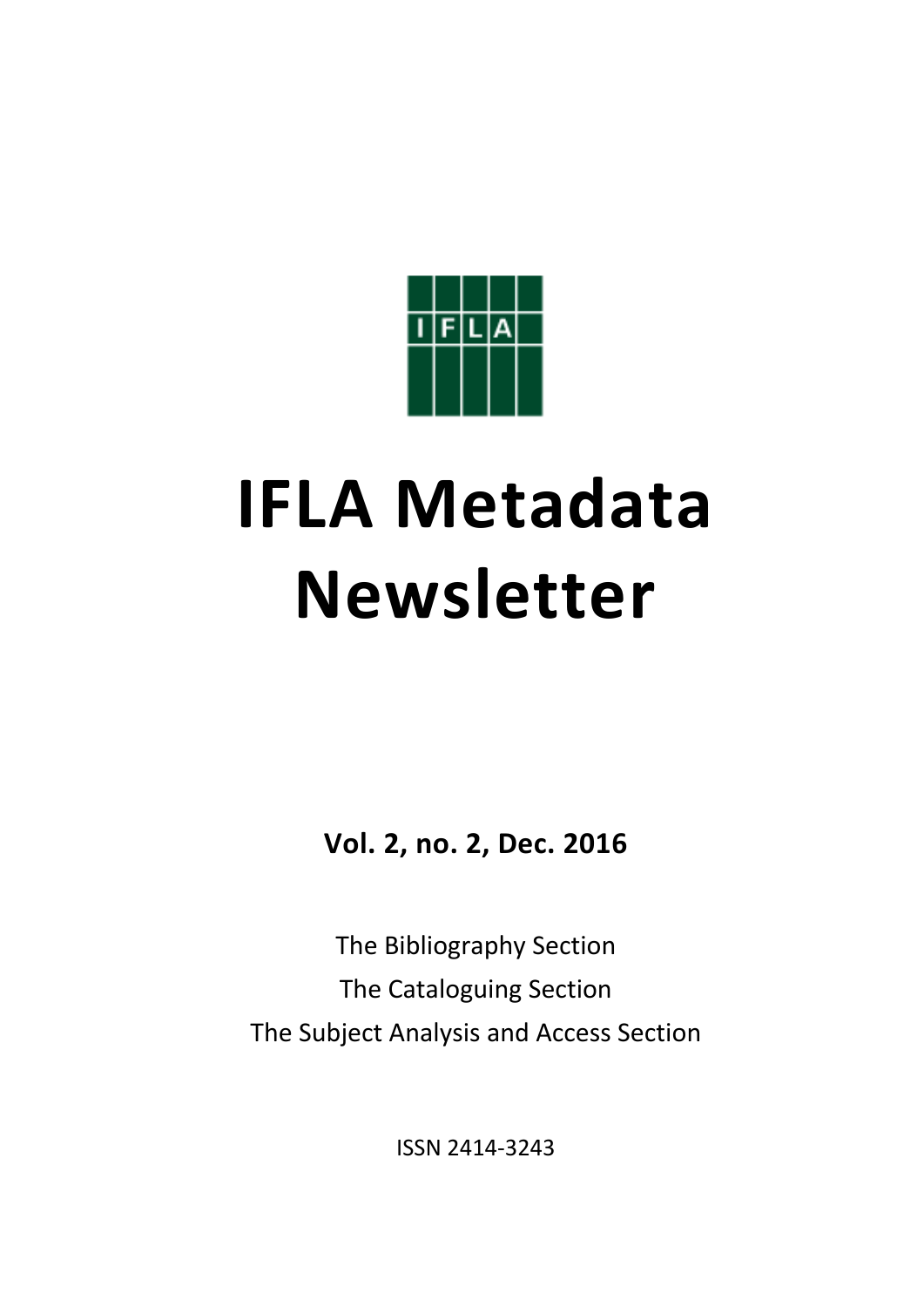# **IFLA Metadata Newsletter**

# Vol. 2, no. 2, December 2016

## Table of Contents

| Guidelines for Authority Records and References (GARR) Preparing for a revision 6           |
|---------------------------------------------------------------------------------------------|
|                                                                                             |
|                                                                                             |
|                                                                                             |
|                                                                                             |
|                                                                                             |
|                                                                                             |
|                                                                                             |
|                                                                                             |
|                                                                                             |
|                                                                                             |
|                                                                                             |
|                                                                                             |
|                                                                                             |
|                                                                                             |
|                                                                                             |
|                                                                                             |
|                                                                                             |
|                                                                                             |
|                                                                                             |
|                                                                                             |
|                                                                                             |
| Bibliography@IFLA WLIC 2016: Opening the National Bibliography: transforming access to data |
|                                                                                             |
|                                                                                             |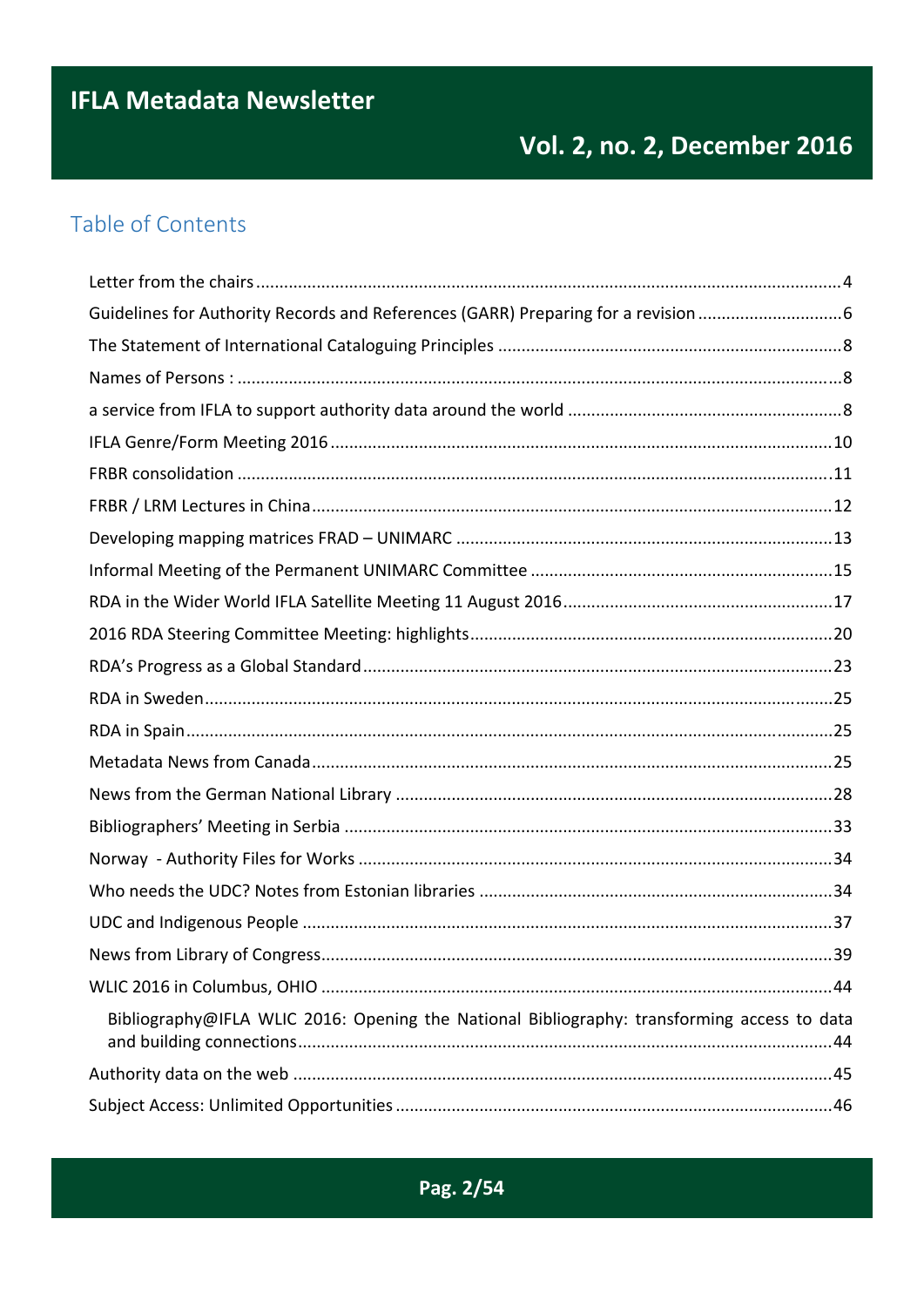## **IFLA Metadata Newsletter**

Yet cataloguing, classifying and subject cataloguing continue to be among the most expensive work operations for libraries, thus raising the question of how to achieve the desired result with the lowest possible costs. A way out might be an application enabling to automatise the work to a maximum extent.

#### **Notes**:

As of February 2016, after a long and thorough consideration, the National Library of Estonia began to use *UDC Summary* for classifying, being the second major library in the country to adopt *UDC Summary* after the University of Tartu Library. Unlike the University of Tartu Library, the National Library took the *UDC Summary* into use without localising its currently valid table according to the local circumstances and needs.

#### UDC AND INDIGENOUS PEOPLE

*Edgardo Civallero, e‐mail: egardocivallero@gmail.com*



Are current classification schemes well suited to represent a reality like the one in Latin America, with all its different sides, specially the indigenous ones? No, they are not. For decades, Latin American librarians have used classifications and other

## **Vol. 2, no. 2, December 2016**

indexing languages as Procrustean beds: they forced their documents' contents into the limited, and sometimes biased, classification structures. Indigenous concepts and facts were always cut out; hence, a significant amount of knowledge ―and an immense heritage, a part of the Latin American identity- was set aside.

In the last years, the main bibliographic classifications' editorial boards started tackling that issue. Most noteworthy is the effort made by UDC to include a large number of American indigenous languages in its schedules. This allowed the expression of languages and literatures as well as ethnic groups, their geography and history, as facets or as main subjects. At the same time, a huge and long‐neglected vocabulary was incorporated into its databases. But that was just a first step: a sort of *acknowledgment of the Other's existence*. There's still much to be done.

Six years ago I embarked in a personal project: the translation of the UDC Summary -about 2000 classes on a free, online, multilingual databaseinto three indigenous languages: Quechua (Runasimi), Guaraní (Ava‐Ñe'é) and Mapuche (Mapudungu). My initial goal was to furnish the (still few) library services for indigenous peoples in the southern half of South America with the first classification written in native languages  $-$  an idea I've been cherishing since I started working on this kind of library services back in the 2000's. However, what started as a "simple" translation project ended showing up a set of issues, a number of challenges and a couple of surprises. The outcome was not as expected ―I haven't achieved what I'd consider a "complete" translation of UDC schedules in these  $languages$ , but a handful of questions were obtained that may guide further research and provide ideas for future guidelines. Guidelines that could be used to build improved, inclusive, diverse, culturally‐respectful indexing languages: from classification schemes to thesauri and keyword lists.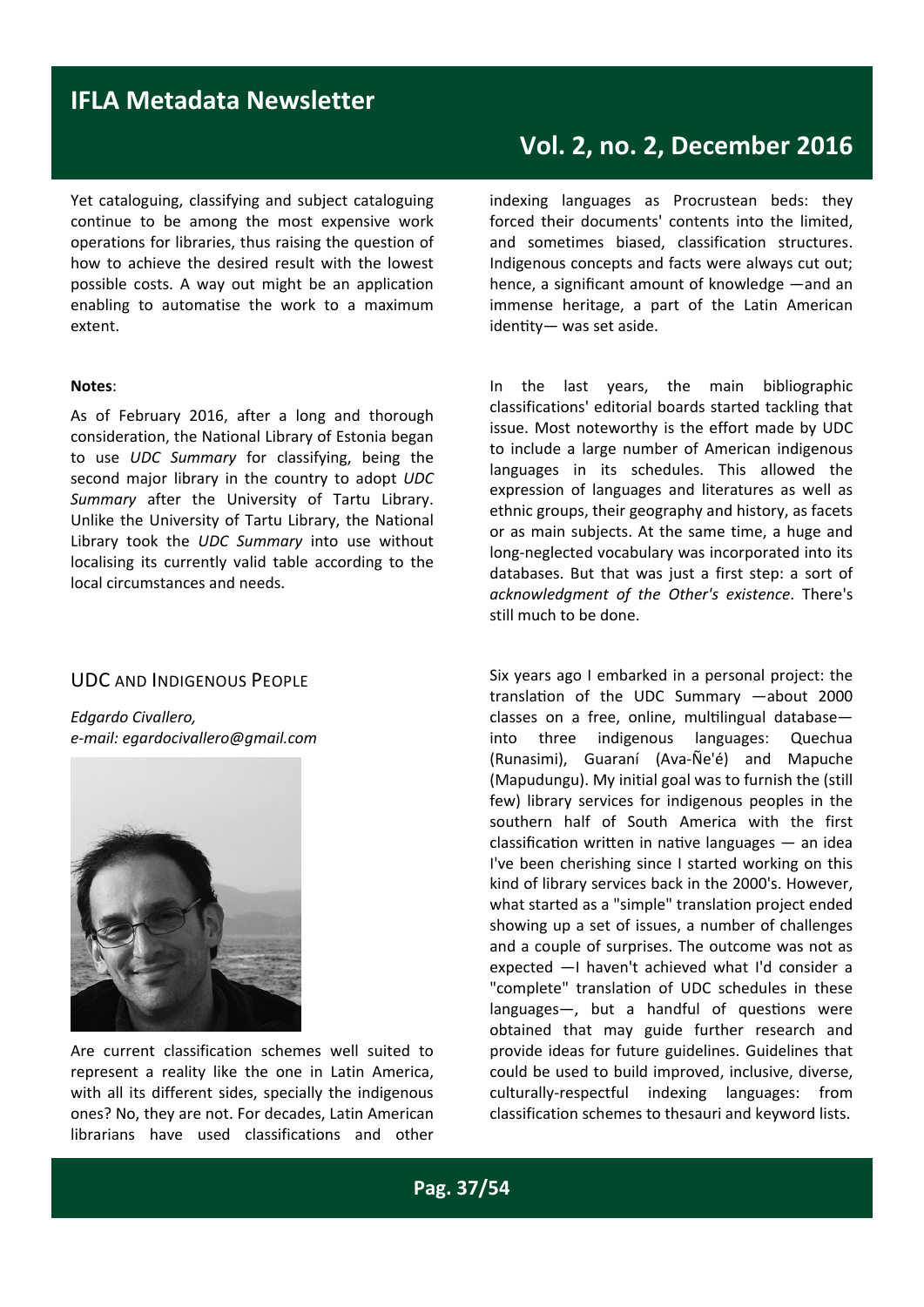The first problem I faced was a lack of vocabulary in the target native languages. Most of them, at least in Latin America, haven't developed words to designate modern elements or phenomena: they just acquire what is needed from the official/prestige languages (Spanish or Portuguese). A number of initiatives on this topic have been developed since the late nineties, in order to create new terminology; however, the results are still poor, and speakers barely know/use them. On a day‐to‐day basis, people build neologisms based on Spanish/Portuguese words: if written, they are usually adapted to the indigenous phonological and orthographic rules.

Using the elements at hand, a translation of the UDC Summary was attempted. Unsuccessfully: most of the words in the final result turned out to be neologisms, and most of them just echoed Spanish words. Anyway, even if that outcome could be considered a decent, fully‐operative UDC translation actually usable in a library, a question arose: would be such a classification really useful for an indigenous user?

The answer was negative. Even if written in native languages, the classification kept the vocabulary, the structure, the mechanisms and the instructions of the original, biased scheme  $-$  a scheme that overlooks many aspects of the life, culture and reality of these peoples and that, until 2010, overlooked the very existence of the peoples themselves. A second stage in this project was needed, in order to make the classification more relevant for an indigenous user *from an indigenous point of view*.

Hence, I collected, organized and placed in the already translated scheme a good deal of Quechua, Guaraní and Mapuche cultural elements. The idea was to expand the structure, maintaining its

internal rules to keep it operative and solid, while at the same time enriching the classes with vocabulary and with notes: instructions, explanations, definitions, observations, etc. When the process was complete  $-$ and it took some time $-$ , many aspects of the three indigenous societies' life could be classified. At that moment I realized that all that information, so carefully organized, would be useful not only to "indigenous libraries", but to all libraries in Argentina and neighboring countries: most of them have to deal with contents having native backgrounds, or with documents about aboriginal issues. Therefore, the Spanish UDC Summary was expanded, following the same methodology used for the indigenous translations.

However, the main problem still persisted: the structure of UDC had been kept. And that structure was built from a European point of view ― which is not intrinsically bad or wrong, but leave outside other possible perspectives or world views. While it's evident that any classification should be built from a particular position  $-$ and that position will pervade the entire framework, the rules and criteria, the vocabulary itself―, it's also true that any indexing language can be thought from a more inclusive point of view.

Even if it's true that current classification schemes cannot be drastically re‐structured, they should at least deal in a clear, open way with their limitations, providing as much alternatives as possible for users coming from different cultural frames. The third and final stage of this project, then, included the analysis of the main differences between the world view behind UDC and the general indigenous world views, and the creation of a set of instructions providing such necessary alternatives ― specially instructions about what to do when classifying a document or a piece of knowledge that, from the user's perspective, does not fit in a Western structure. Though "Western" may not be a proper term: many European traditional groups share many socio-cultural traits and patterns with Latin